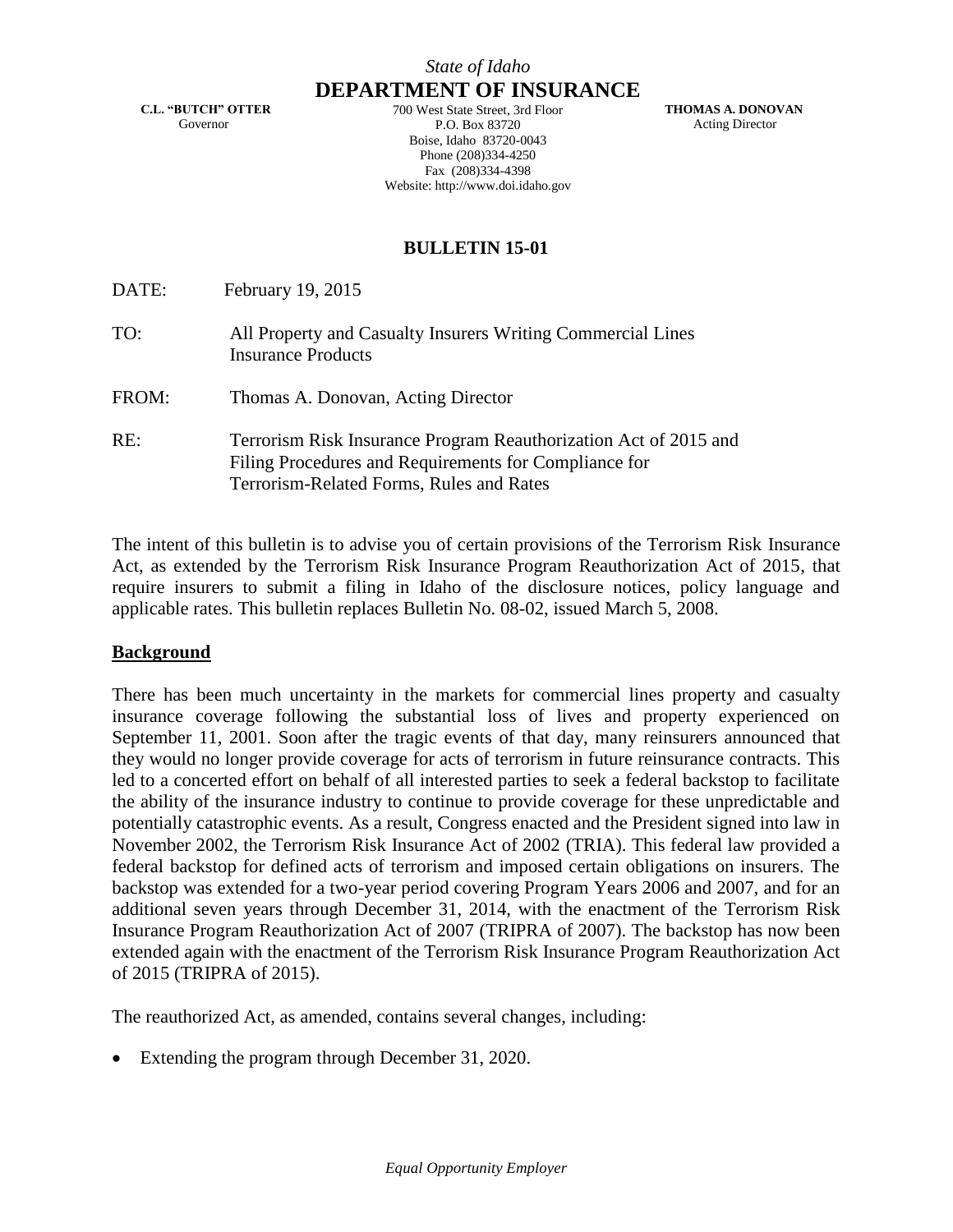- Fixing the Insurer Deductible at 20% of an insurer's direct earned premium of the preceding calendar year and the federal share of compensation at 85% of insured losses that exceed insurer deductibles until January 1, 2016, at which time the federal share shall decrease by one percent per calendar year until equal to 80%.
- Requiring the Secretary of the Treasury to certify acts of terrorism in consultation with the Secretary of Homeland Security.
- Amending the program trigger to apply to certified acts with insured losses exceeding \$100 million for calendar year 2015, \$120 million for calendar year 2016, \$140 million for calendar year 2017, \$160 million for calendar year 2018, \$180 million for calendar year 2019, and \$200 million for calendar year 2020 and any calendar year thereafter.
- Increasing the mandatory recoupment of the federal share through policyholder surcharges to 140% (from 133%).
- Providing that the insurance marketplace aggregate retention amount shall be the lesser of \$27.5 billion, increasing annually by \$2 billion until it equals \$37.5 billion, and the aggregate amount of insured losses for the calendar year for all insurers. In the calendar year following the calendar year in which the marketplace retention amount equals \$37.5 billion, and beginning in calendar year 2020, it is revised to be the lesser of the annual average of the sum of insurer deductibles for all insurers participating in the Program for the prior three calendar years, as such sum is determined by the Secretary of the Treasury by regulation.
- Requiring the Secretary of the Treasury, not later than nine months after the date of enactment of the Act, to conduct and complete a study on the certification process, including the establishment of a reasonable timetable by which the Secretary must make an accurate determination on whether to certify an act as an act of terrorism.
- Requiring insurers participating in the Program to submit to the Secretary of the Treasury, for a Congressional report to be submitted on June 30, 2016, and every June 30 thereafter, information regarding insurance coverage for terrorism losses in order to evaluate the effectiveness of the Program. The information to be provided includes: lines of insurance with exposure to terrorism losses, premiums earned on coverage, geographical location of exposures, pricing of coverage, the take-up rate for coverage, the amount of private reinsurance for acts of terrorism purchased and such other matters as the Secretary considers appropriate. This information may be collected by a statistical aggregator and in coordination with state insurance regulatory authorities.
- Requiring the Comptroller General of the United States to complete a study on the viability and effects of the federal government assessing and collecting upfront premiums and creating a capital reserve fund.
- Requiring the Secretary of the Treasury to conduct a study not later than June 30, 2017, and every June 30 thereafter, to identify competitive challenges small insurers face in the terrorism risk insurance marketplace.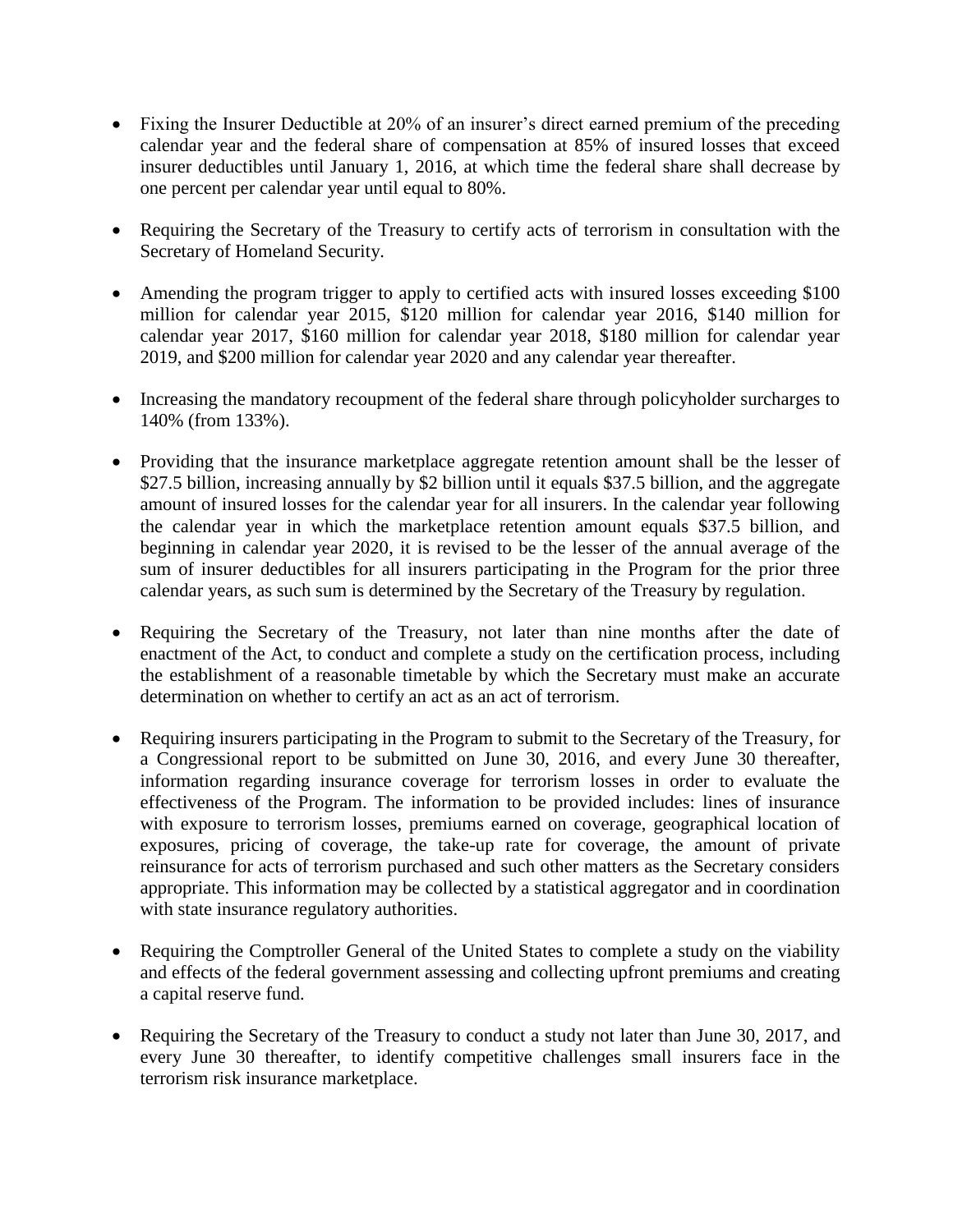- Requiring the Secretary of the Treasury to appoint an Advisory Committee on Risk-Sharing Mechanisms to provide advice, recommendations and encouragement with respect to the creation and development of nongovernmental risk-sharing mechanisms. The Advisory Committee will be composed of nine members who are directors, officers, or other employees of insurers, reinsurers or capital market participants.
- Changing the terms "program year" and "transition period" to "calendar year" throughout.

# **Definition of Act of Terrorism**

The TRIPRA of 2015 revised the definition of "act of terrorism" by making the following changes:

- Section 102(1) defines "act of terrorism" for purposes of the Act. Please note that the unmodified reference to "the Secretary" refers to the Secretary of the Treasury.
- The revised Section  $102(1)(A)$  provides:

The term "act of terrorism" means any act that is certified by the Secretary, in consultation with the Secretary of Homeland Security, and the Attorney General of the United States—(i) to be an act of terrorism; (ii) to be a violent act or an act that is dangerous to— $(I)$  human life;  $(II)$ property; or (III) infrastructure; (iii) to have resulted in damage within the United States, or outside the United States in the case of—(I) an air carrier or vessel described in paragraph (5)(B); or (II) the premises of a United States mission; and (iv) to have been committed by an individual or individuals, as part of an effort to coerce the civilian population of the United States or to influence the policy or affect the conduct of the United States Government by coercion.

• Section  $102(1)(B)$  provides:

No act shall be certified by the Secretary as an act of terrorism if—(i) the act is committed as part of the course of a war declared by the Congress, except that this clause shall not apply with respect to any coverage for workers' compensation; or (ii) property and casualty insurance losses resulting from the act, in the aggregate, do not exceed \$5,000,000.

Sections  $102(1)(C)$  and  $(E)$  specify that the determinations are final and not subject to judicial review and that the Secretary of the Treasury cannot delegate the determination to anyone.

### **Submission of Rates, Policy Form Language and Disclosure Notices**

If an insurer relies on an advisory organization to file loss costs and related rating systems on its behalf, no rate filing is required unless the insurer plans to use a different loss cost multiplier than is currently on file for coverage for certified losses. Insurers that develop and file rates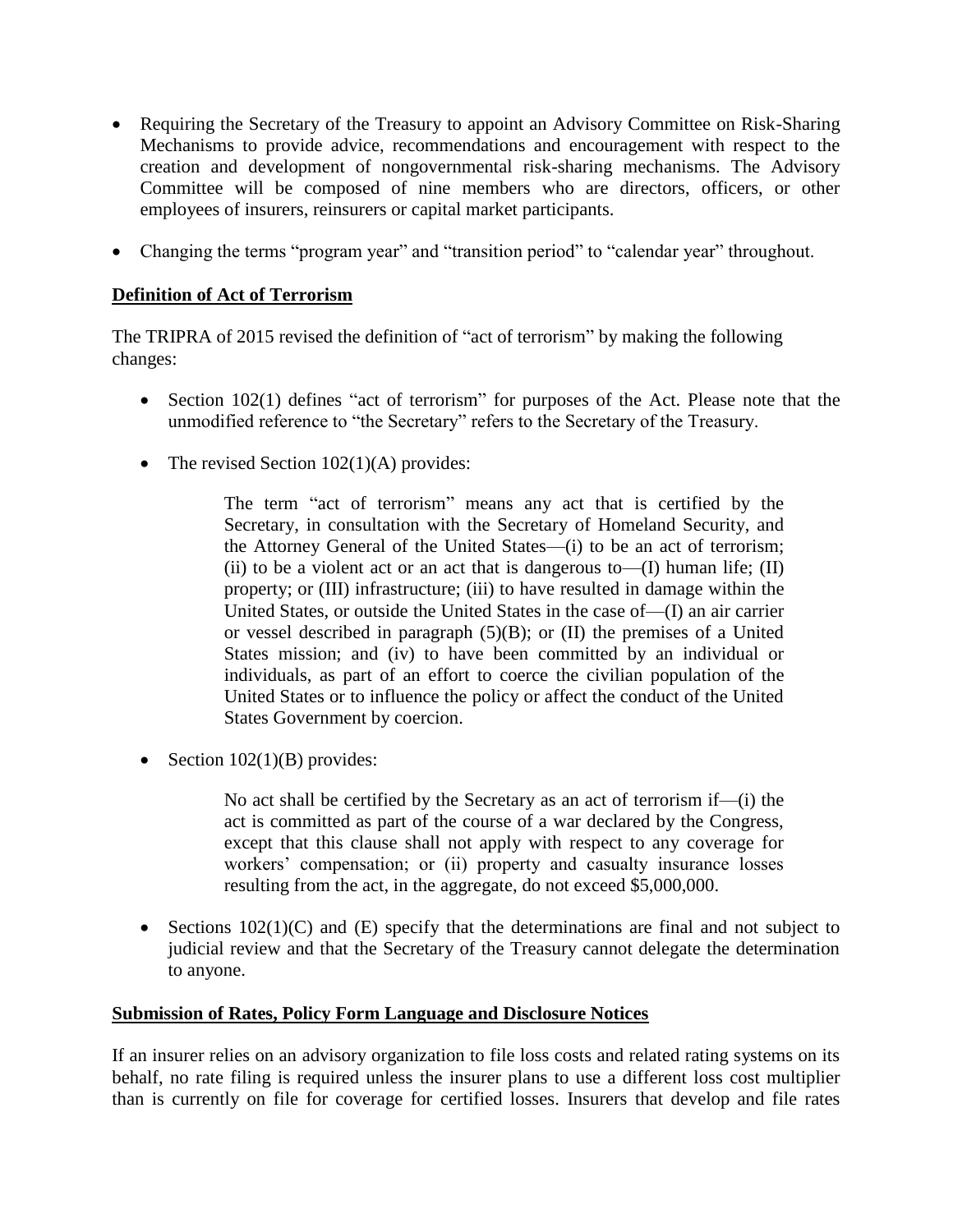independently may choose to maintain their currently filed rates or submit a new filing. The rate filing should provide sufficient information for the reviewer to determine what price would be charged to a business seeking to cover certified losses. Idaho will accept filings that contain a specified percentage of premiums to provide for coverage for certified losses*.* Insurers may also choose to use rating plans that take into account other factors such as geography, building profile, proximity to target risks, and other reasonable rating factors. The insurer should state in the filing the basis that it has for selection of the rates and rating systems that it chooses to apply. The supporting documentation should be sufficient for the reviewer to determine whether the rates are excessive, inadequate or unfairly discriminatory.

Idaho will not allow exclusions of coverage for acts of terrorism that fail to be certified losses solely because they fall below the \$5,000,000 threshold in Section 102(1) on any policy that provides coverage for acts of terrorism that fail to be certified*.* Insurers required to file policy forms may submit language containing coverage limitations for certified losses that exceed \$100 billion in the aggregate.

Insurers subject to policy form regulation must submit the policy language that they intend to use in Idaho. The policy should define acts of terrorism in ways that are consistent with the Act, as amended, state law and the guidance provided in this bulletin. The definitions, terms and conditions should be complete and accurately describe the coverage that will be provided in the policy. Insurers may conclude that current filings are in compliance with the Act, as amended, state law and the requirements of this bulletin.

Another change introduced in the TRIPRA of 2007 was a disclosure requirement for any policy issued after the enactment of the Act. Specifically, in addition to other disclosure requirements previously contained in TRIA, insurers since 2007 have had to provide clear and conspicuous disclosure to the policyholder of the existence of the \$100 billion cap under Section 103(e)(2), at the time of offer, purchase, and renewal of the policy.

The director requests that the disclosure notices, in substantially the forms attached hereto, be filed along with the policy forms, rates and rating systems, as they are an integral part of the process for notification of policyholders in Idaho and should be clear and not misleading to business owners in Idaho. The disclosures should comply with the requirements of the Act, as amended, and should be consistent with the policy language and rates filed by the insurer.

Given that the provisions of the TRIPRA of 2015 are already in effect, and insurers and advisory organizations must accelerate filing activity in order to achieve compliance with the revised provisions of TRIA, Idaho will permit insurers and advisory organizations to place new rates, policy forms and disclosure notices into immediate use.

If an insurer wants to take advantage of this voluntary speed to market initiative for revised terrorism products, it should complete the attached Expedited SERFF Filing Transmittal Document for Terrorism Risk Insurance Forms and Pricing, and certify on the form that it is in compliance with the terms of the TRIPRA of 2015 and the laws of Idaho. Completion of the Expedited SERFF Filing Transmittal Document will also relieve an insurer from having to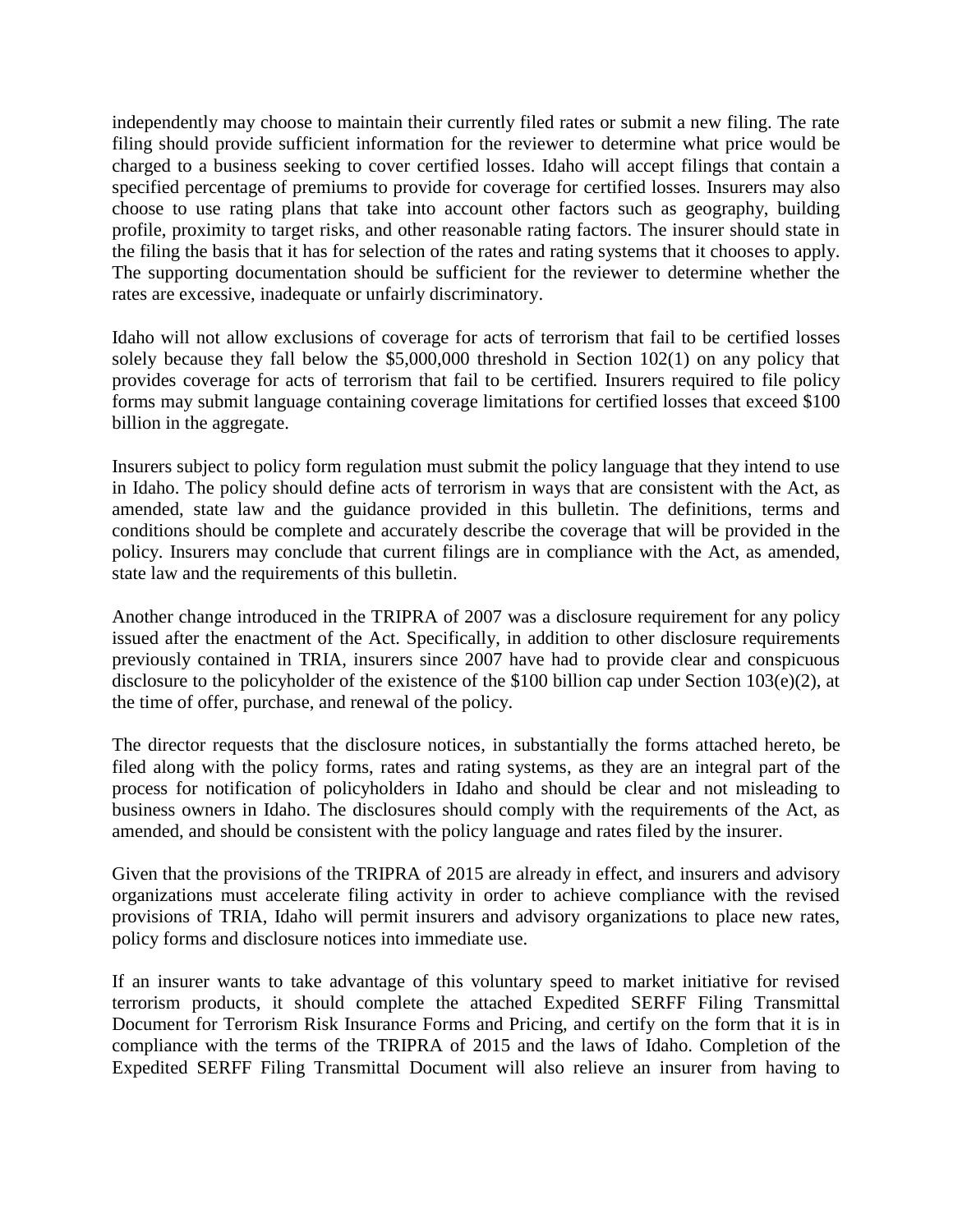complete any other filing form or supplementary exhibit that is normally required to accompany filings.

We strongly encourage filers to take advantage of the SERFF system for submitting such filings and will permit any related state requirement (*e.g.*, filing forms, supplemental exhibits) to be similarly bypassed. Filers should use the term "TRIA2015" in the product name field in SERFF to indicate a filing related to terrorism made in connection with the TRIPRA of 2015.

## **Standard Fire Policy State**

In Idaho, the requirements for fire coverage are established by Idaho Code § 41-2401, and such coverage must meet or exceed the provisions of the Standard Fire Policy. These legal requirements cannot be waived. Thus, a business cannot voluntarily waive this statutorily mandated coverage.

### **Provision for Workers' Compensation Policies**

Workers' compensation insurance coverage is statutorily mandated in Idaho, and exemptions are barred in all states. Thus, a business cannot voluntarily waive workers' compensation insurance (or terrorism coverage provided by a workers' compensation insurance policy), nor can an insurer exempt terrorism risk from a workers' compensation policy.

## **Effective Date**

This bulletin shall take immediate effect and shall expire on December 31, 2020, unless modified or replaced by the director.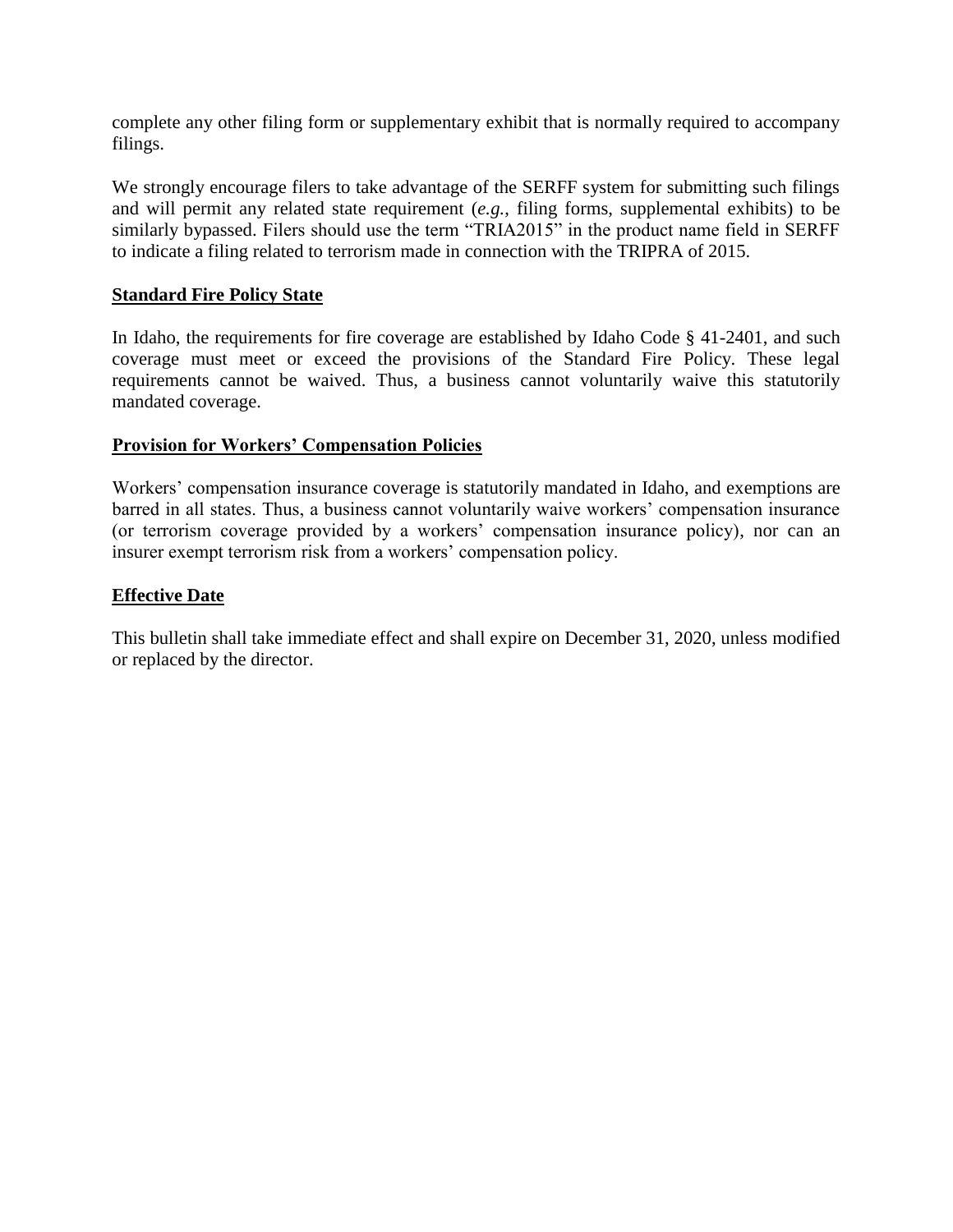### **Disclosure No. 1**

#### **POLICYHOLDER DISCLOSURE**

#### **NOTICE OF TERRORISM INSURANCE COVERAGE**

You are hereby notified that under the Terrorism Risk Insurance Act, as amended, you have a right to purchase insurance coverage for losses resulting from acts of terrorism. *As defined in Section 102(1) of the Act*: The term "act of terrorism" means any act or acts that are certified by the Secretary of the Treasury—in consultation with the Secretary of Homeland Security and the Attorney General of the United States—to be an act of terrorism; to be a violent act or an act that is dangerous to human life, property, or infrastructure; to have resulted in damage within the United States, or outside the United States in the case of certain air carriers or vessels or the premises of a United States mission; and to have been committed by an individual or individuals as part of an effort to coerce the civilian population of the United States or to influence the policy or affect the conduct of the United States Government by coercion.

YOU SHOULD KNOW THAT, WHERE COVERAGE IS PROVIDED BY THIS POLICY FOR LOSSES RESULTING FROM CERTIFIED ACTS OF TERRORISM, SUCH LOSSES MAY BE PARTIALLY REIMBURSED BY THE UNITED STATES GOVERNMENT UNDER A FORMULA ESTABLISHED BY FEDERAL LAW. HOWEVER, YOUR POLICY MAY CONTAIN OTHER EXCLUSIONS WHICH MIGHT AFFECT YOUR COVERAGE, SUCH AS EXCLUSION FOR NUCLEAR EVENTS. UNDER THE FORMULA, THE UNITED STATES GOVERNMENT GENERALLY REIMBURSES 85% THROUGH 2015; 84% BEGINNING ON JANUARY 1, 2016; 83% BEGINNING ON JANUARY 1, 2017; 82% BEGINNING ON JANUARY 1, 2018; 81% BEGINNING ON JANUARY 1, 2019; and 80% BEGINNING ON JANUARY 1, 2020, OF COVERED TERRORISM LOSSES EXCEEDING THE STATUTORILY ESTABLISHED DEDUCTIBLE PAID BY THE INSURANCE COMPANY PROVIDING THE COVERAGE. THE PREMIUM CHARGED FOR THIS COVERAGE IS PROVIDED BELOW AND DOES NOT INCLUDE ANY CHARGES FOR THE PORTION OF LOSS THAT MAY BE COVERED BY THE FEDERAL GOVERNMENT UNDER THE ACT.

YOU SHOULD ALSO KNOW THAT THE TERRORISM RISK INSURANCE ACT, AS AMENDED, CONTAINS A \$100 BILLION CAP THAT LIMITS U.S. GOVERNMENT REIMBURSEMENT AS WELL AS INSURERS' LIABILITY FOR LOSSES RESULTING FROM CERTIFIED ACTS OF TERRORISM WHEN THE AMOUNT OF SUCH LOSSES IN ANY ONE CALENDAR YEAR EXCEEDS \$100 BILLION. IF THE AGGREGATE INSURED LOSSES FOR ALL INSURERS EXCEED \$100 BILLION, YOUR COVERAGE MAY BE REDUCED.

#### **Acceptance or Rejection of Terrorism Insurance Coverage**

| I hereby elect to purchase terrorism coverage for a prospective premium of \$_                                    |
|-------------------------------------------------------------------------------------------------------------------|
| I hereby decline to purchase terrorism coverage for certified acts of terrorism. I understand that I will have no |
| coverage for losses resulting from certified acts of terrorism.                                                   |

\_\_\_\_\_\_\_\_\_\_\_\_\_\_\_\_\_\_\_\_\_\_\_\_\_\_\_\_\_\_\_ \_\_\_\_\_\_\_\_\_\_\_\_\_\_\_\_\_\_\_\_\_\_\_\_\_\_\_\_\_\_\_\_\_

\_\_\_\_\_\_\_\_\_\_\_\_\_\_\_\_\_\_\_\_\_\_\_\_\_\_\_\_\_\_\_ \_\_\_\_\_\_\_\_\_\_\_\_\_\_\_\_\_\_\_\_\_\_\_\_\_\_\_\_\_\_\_\_\_

Policyholder/Applicant's Signature Insurance Company

\_\_\_\_\_\_\_\_\_\_\_\_\_\_\_\_\_\_\_\_\_\_\_\_\_\_\_\_\_\_\_

Printed Name Policy Number

Date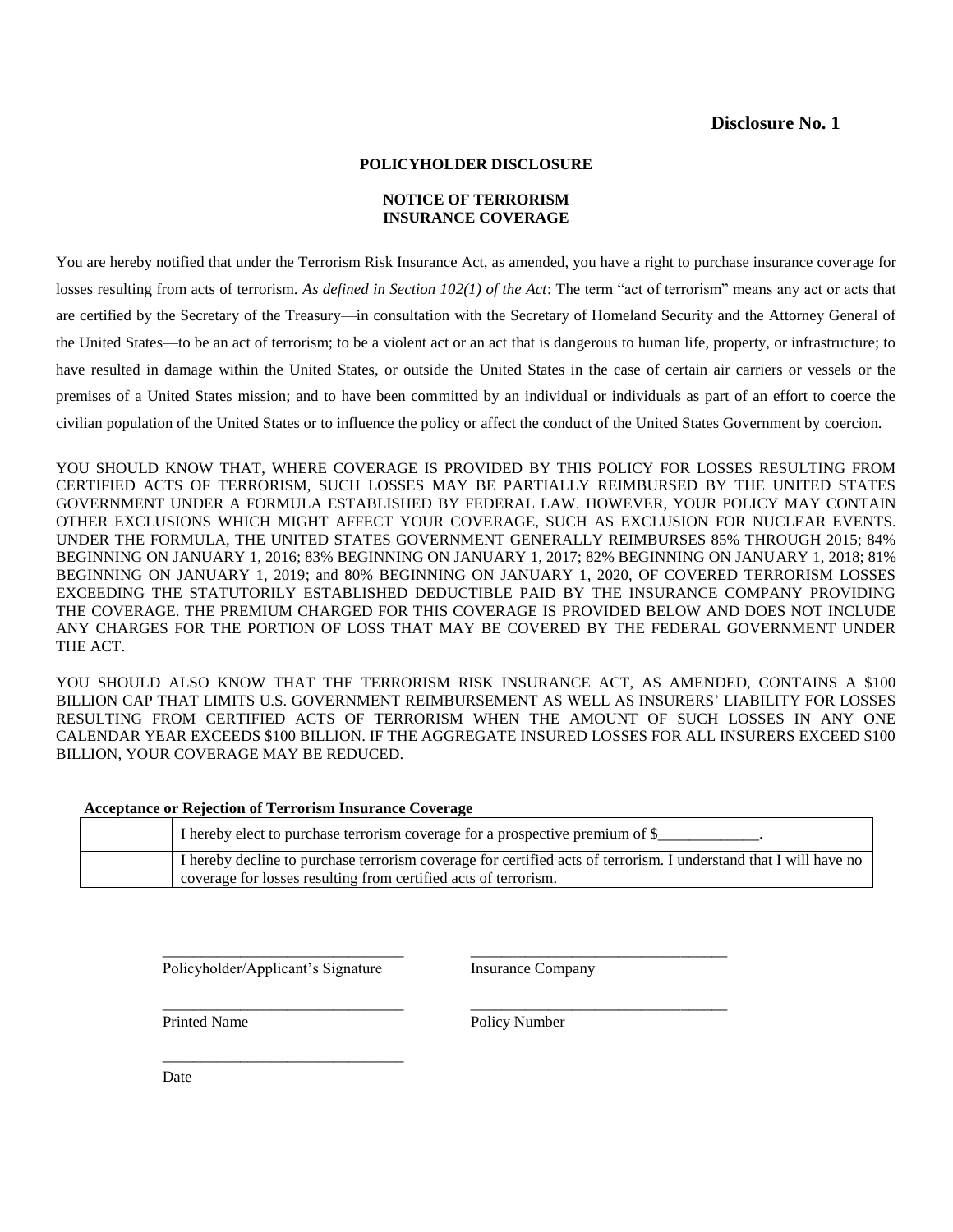#### **POLICYHOLDER DISCLOSURE**

#### **NOTICE OF TERRORISM INSURANCE COVERAGE**

Coverage for acts of terrorism is included in your policy. You are hereby notified that under the Terrorism Risk Insurance Act, as amended in 2015, the definition of act of terrorism has changed. As defined in Section 102(1) of the Act: The term "act of terrorism" means any act or acts that are certified by the Secretary of the Treasury—in consultation with the Secretary of Homeland Security and the Attorney General of the United States—to be an act of terrorism; to be a violent act or an act that is dangerous to human life, property, or infrastructure; to have resulted in damage within the United States, or outside the United States in the case of certain air carriers or vessels or the premises of a United States mission; and to have been committed by an individual or individuals as part of an effort to coerce the civilian population of the United States or to influence the policy or affect the conduct of the United States Government by coercion. Under your coverage, any losses resulting from certified acts of terrorism may be partially reimbursed by the United States Government under a formula established by the Terrorism Risk Insurance Act, as amended. However, your policy may contain other exclusions which might affect your coverage, such as exclusion for nuclear events. Under the formula, the United States Government generally reimburses 85% through 2015; 84% beginning on January 1, 2016; 83% beginning on January 1, 2017; 82% beginning on January 1, 2018; 81% beginning on January 1, 2019; and 80% beginning on January 1, 2020, of covered terrorism losses exceeding the statutorily established deductible paid by the insurance company providing the coverage. The Terrorism Risk Insurance Act, as amended, contains a \$100 billion cap that limits U.S. Government reimbursement as well as insurers' liability for losses resulting from certified acts of terrorism when the amount of such losses exceeds \$100 billion in any one calendar year. If the aggregate insured losses for all insurers exceed \$100 billion, your coverage may be reduced.

The portion of your annual premium that is attributable to coverage for acts of terrorism is \_\_\_\_\_\_\_\_, and does not include any charges for the portion of losses covered by the United States government under the Act.

I ACKNOWLEDGE THAT I HAVE BEEN NOTIFIED THAT UNDER THE TERRORISM RISK INSURANCE ACT, AS AMENDED, ANY LOSSES RESULTING FROM CERTIFIED ACTS OF TERRORISM UNDER MY POLICY COVERAGE MAY BE PARTIALLY REIMBURSED BY THE UNITED STATES GOVERNMENT AND MAY BE SUBJECT TO A \$100 BILLION CAP THAT MAY REDUCE MY COVERAGE, AND I HAVE BEEN NOTIFIED OF THE PORTION OF MY PREMIUM ATTRIBUTABLE TO SUCH COVERAGE.

Policyholder/Applicant's Signature

\_\_\_\_\_\_\_\_\_\_\_\_\_\_\_\_\_\_\_\_\_\_\_\_\_\_\_\_\_\_\_

\_\_\_\_\_\_\_\_\_\_\_\_\_\_\_\_\_\_\_\_\_\_\_\_\_\_\_\_\_\_\_

\_\_\_\_\_\_\_\_\_\_\_\_\_\_\_\_\_\_\_\_\_\_\_\_\_\_\_\_\_\_\_

Printed Name

Date